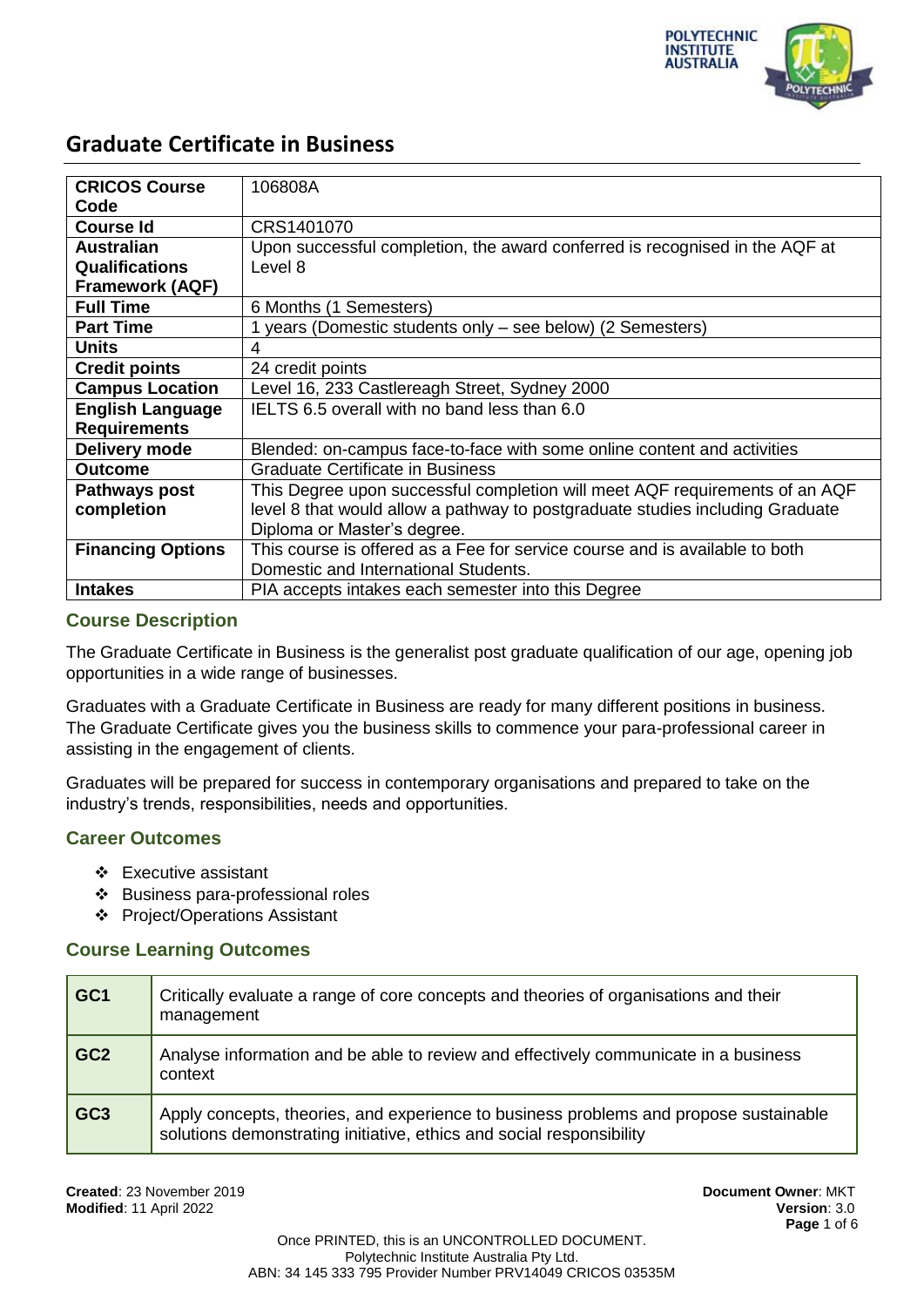

| $ $ GC4 | Develop awareness into the management of people and potential leadership development |
|---------|--------------------------------------------------------------------------------------|
| $ $ GC5 | Communicate professionally and proficiently to business and non-business audiences   |

### **Graduate attributes**

| GA <sub>1</sub> | Communicate effectively in a diverse range of professional or community context                                                                                         |  |
|-----------------|-------------------------------------------------------------------------------------------------------------------------------------------------------------------------|--|
| GA <sub>2</sub> | Complete work tasks and assignments independently or as an effective member of<br>multidisciplinary teams                                                               |  |
| GA <sub>3</sub> | Engage in and value life-long learning leading to the enhancement of professional<br>knowledge and skills                                                               |  |
| GA4             | Are information and technology literate                                                                                                                                 |  |
| GA <sub>5</sub> | Respond appropriately to a changing workforces, cultures and values reflecting a global<br>work environment                                                             |  |
| GA <sub>6</sub> | Demonstrate critical thinking, problem solving and decision-making abilities essential to<br>contributing soundly to the resolution of issues confronting organisations |  |
| GA <sub>7</sub> | Facilitate intellectual curiosity                                                                                                                                       |  |
| GA <sub>8</sub> | Act in an ethical manner in all aspects of professional life.                                                                                                           |  |

## **Accreditation**

The Graduate Certificate in Business is accredited by the [Tertiary Education Quality and Standards](https://www.teqsa.gov.au/national-register/course/polytechnic-institute-australia-pty-ltd-4)  [Agency.](https://www.teqsa.gov.au/national-register/course/polytechnic-institute-australia-pty-ltd-4)

### **Course Structure**

|                          | <b>UNIT CODE</b> | <b>UNIT NAME</b>                          | <b>PRE-REQUISITES</b> |
|--------------------------|------------------|-------------------------------------------|-----------------------|
| <b>YEAR 1-SEMESTER 1</b> |                  |                                           |                       |
|                          | <b>ACC500</b>    | <b>Business Decision Making</b>           | <b>NIL</b>            |
|                          | <b>BUS500</b>    | <b>Business and Management in Context</b> | <b>NIL</b>            |
|                          | ECO500           | <b>Economics for Managers</b>             | <b>NIL</b>            |
|                          | <b>LAW500</b>    | <b>Business Law</b>                       | <b>NIL</b>            |

**Created**: 23 November 2019 **Document Owner**: MKT **Modified: 11 April 2022**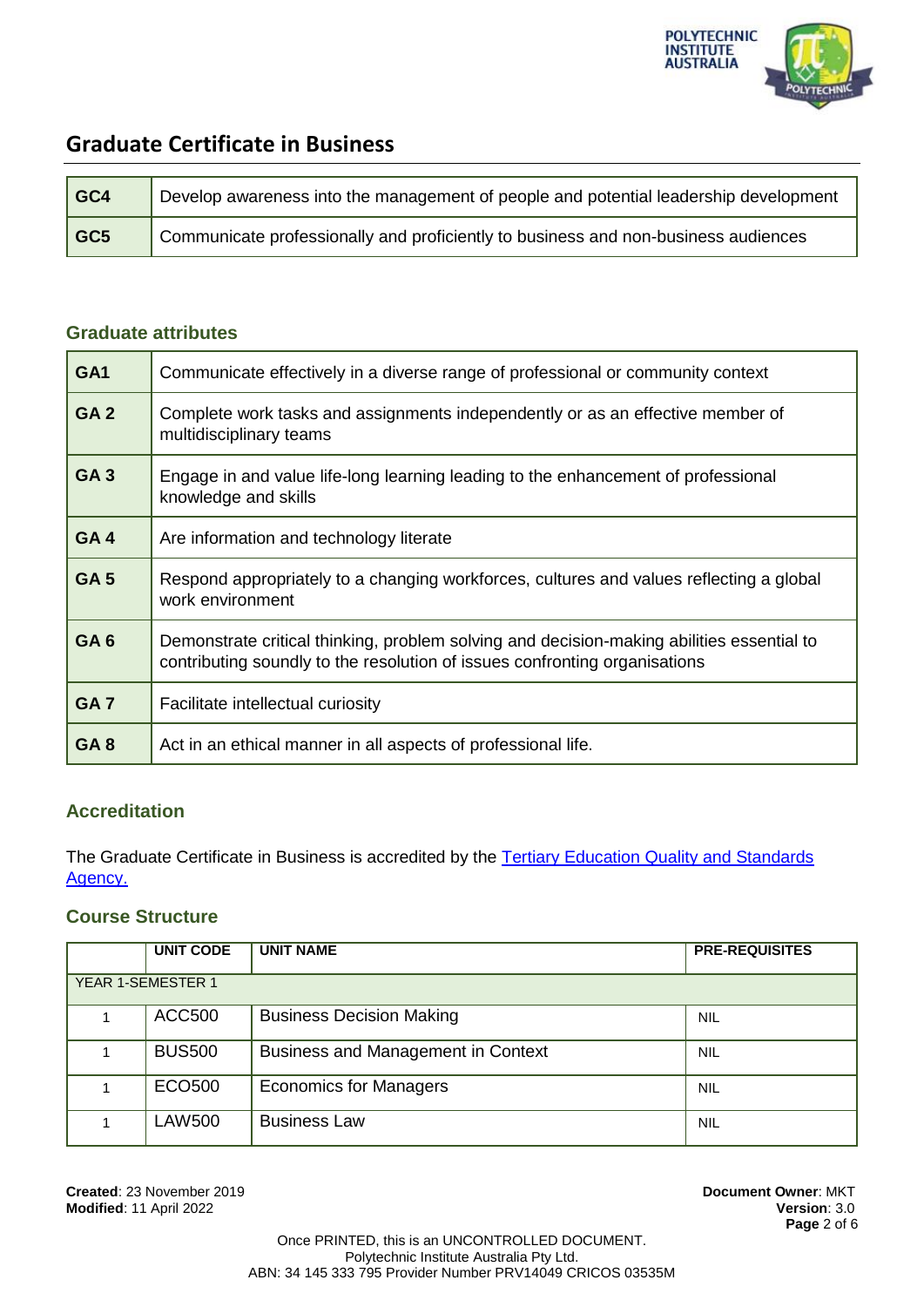

#### **Please Note**

- The program is available each intake but note that some units of study are subject to quotas and minimum enrolment requirements.
- Not all units of study are available every semester, and changes in course structure occur from time to time.

#### **Exit Outcomes**

To obtain a Graduate Certificate in Business, candidates are required to successfully complete all 4 units. Not all units are offered each semester.

#### **International Student Duration**

The CRICOS-registered duration is 26 weeks or 6 months of full-time study (1 semester). Please note the part time mode is not available to a holder of a student visa, who is not a citizen of Australia or New Zealand, or who is not an Australian permanent resident, or who is a temporary resident of Australia.

#### **Domestic Student Duration**

For domestic students, the course is 6 months full-time or 1 year part-time.

### **Device Specifications**

| <b>Postgraduate Degrees</b> |                                                                                                 |
|-----------------------------|-------------------------------------------------------------------------------------------------|
| <b>Operating system</b>     | Windows 10, 11                                                                                  |
|                             | Mac OS 10.12 Sierra, 10.13 High Sierra, 10.14 Mojave, or 10.15 Catalina                         |
| <b>Browser</b>              | Safari, Chrome, and Firefox - current version                                                   |
|                             | Microsoft Edge - latest version                                                                 |
|                             | Internet Explorer - current or immediately previous version                                     |
|                             | <b>Computer and processor</b> 1 GHZ or faster x86 or 64-bit processor with SSE2 instruction set |
| <b>Memory</b>               | 8 GB RAM (64-bit)                                                                               |
| <b>Disk space</b>           | Minimum 500 gigabytes (GB)                                                                      |
| <b>Monitor resolution</b>   | 1024 x 768                                                                                      |

#### **Delivery Methods**

| <b>Type Explanation</b>                                                          |
|----------------------------------------------------------------------------------|
| <b>Blended</b>   Delivered partially on campus and partially online              |
| <b>Face to Face</b> This is delivered at level 16, 233 Castlereagh street Sydney |

#### **Assessment Methods**

The Institute uses authentic assessment principles that may include practical exercises, case studies, presentations, reports, online simulations, essays, and examinations. These may include being done under invigilation.

#### **Entry Requirements**

Graduate Certificate in Business

**Created**: 23 November 2019 **Document Owner**: MKT **Modified**: 11 April 2022 **Version**: 3.0

**Page** 3 of 6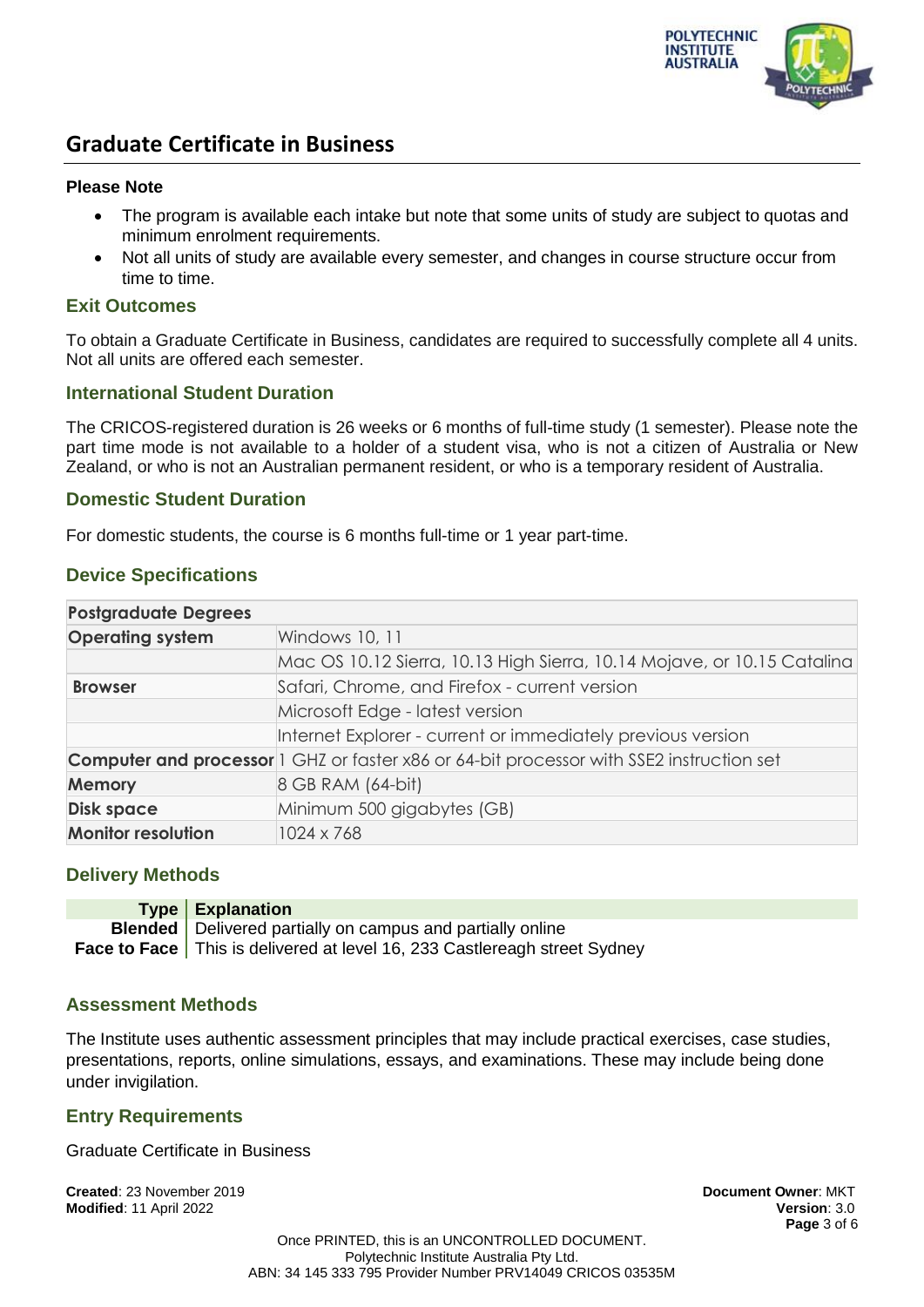

- a) a pass bachelor's degree or higher qualification (or equivalent) at an institution approved by the Business School and graded at a standard acceptable to the Institute; or
- b) a minimum of five years' relevant work experience, which includes at least three years' management experience, or significant technical experience, as determined by the Institute.
- c) satisfaction of the English language proficiency requirements; and
- d) any other minimum standards specified by the Business School.

## **International students**

Must satisfy the English Language Requirements.

AND

- a) a pass bachelor's degree or higher qualification (or equivalent) at an institution approved by the Business School and graded at a standard acceptable to the Institute; or
- b) a minimum of five years' relevant work experience, which includes at least three years' management experience, or significant technical experience, as determined by the Institute.
- c) satisfaction of the English language proficiency requirements; and
- d) any other minimum standards specified by the Business School.

### **Special/Alternative Admission Arrangements**

In exceptional circumstances the Institute may admit applicants without these qualifications who, in the opinion of the Institute, have qualifications and evidence of experience and achievement sufficient to successfully undertake the award. These may include:

- i. a minimum of five years' relevant work experience, which includes at least three years' management experience, or significant technical experience
- ii. completion of an Advanced Diploma or Associate Degree (AQF Level 6) or learning equivalent to an AQF Level 6 qualification and at least three years' relevant work experience
- iii. completion of the Graduate Certificate stage at PIA (or equivalent at a recognised HEP or University)
- iv. any other entry pathway where PIA can demonstrate that the candidate has the appropriate English language proficiency, academic knowledge and acumen to successfully complete the course in which they enrol.

The processes used to monitor the progress of students enrolled under special/alternative arrangements include:

- monitoring of the student's progress by the Learning and Teaching Committee at the conclusion of each term in the first year of the student's enrolment; and
- a "Review of Student Progress" meeting between the student and the Learning and Teaching Committee at the conclusion of the first semester of the student's enrolment to review both the academic progression and student welfare.

#### **Language requirements**

**Created**: 23 November 2019 **Document Owner**: MKT **Modified**: 11 April 2022 **Version**: 3.0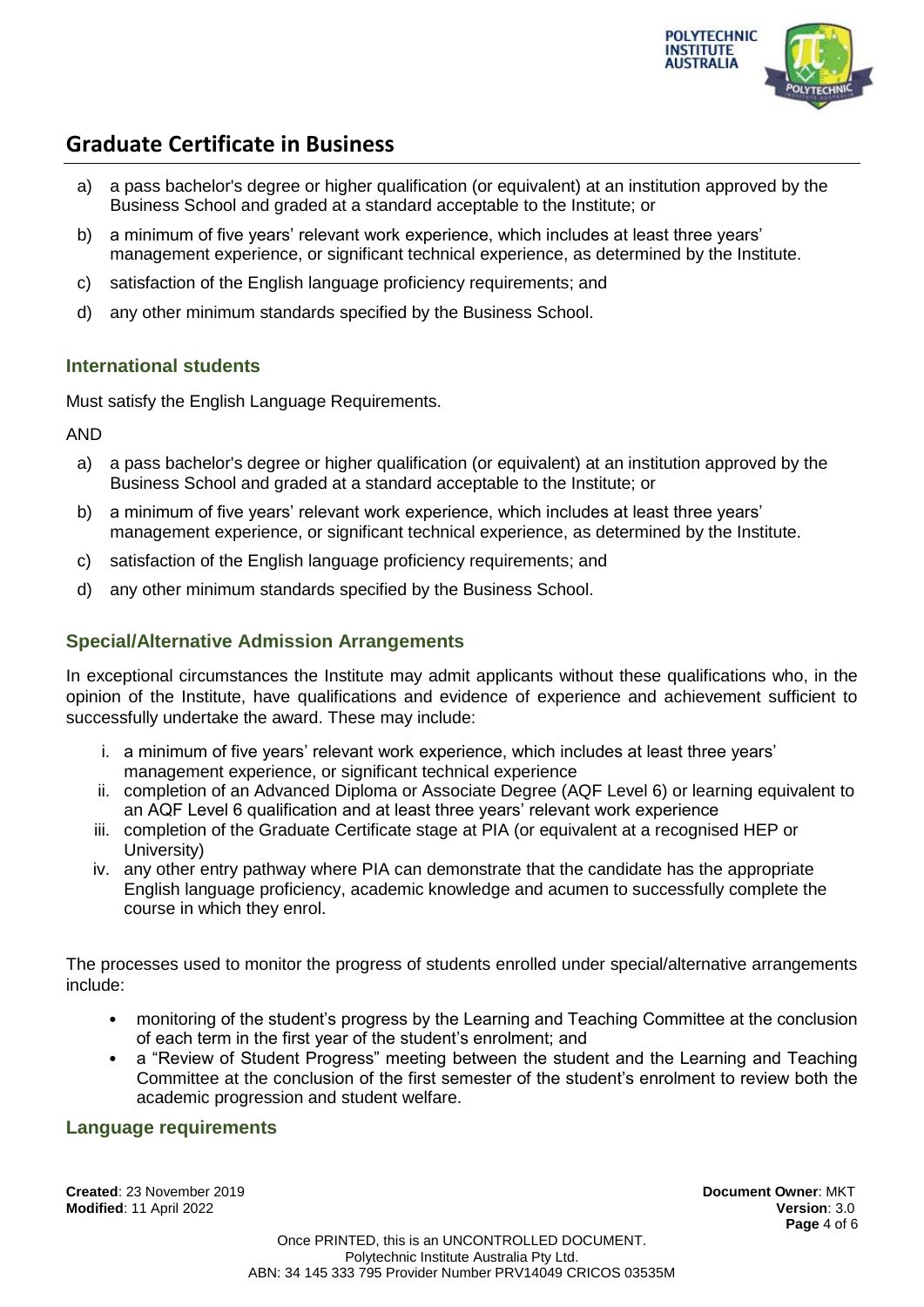

As well as meeting the admissions criteria set out above in 6.1, all international candidates must meet the minimum English language proficiency requirements. Candidates must provide certified documentation that they meet the minimum English language proficiency requirements.

Below are the minimum requirements which must be demonstrated for entry into the postgraduate courses

- IELTS International English Language Testing System: Academic version
- TOEFL iBT Test of English as a Foreign Language: Internet-based Test
- PTE Academic Pearson Test of English Academic
- C1A Cambridge English C1 Advanced (previously CAE or Cambridge English: Advanced)
- C2P Cambridge English C2 Proficiency (previously CPE or Cambridge English: Proficiency)
- OET Occupational English Test
- KITE Kaplan International Tools for English
- Duolingo\* Duolingo English Test

PIA may consider applicants who have successfully completed at least one full year of a higher education course (AQF Level 7 or above) at an Australian higher education provider within the last 2 years. PIA may also consider applicants who have successfully completed at least one full year of a Vocational Education and Training course (AQF Level 8 or above) at an Australian Registered Training Organisation within the last 2 years.

All evidence provided and test results must have been officially obtained within two years of the proposed commencement date for the course.

#### **Advance Standing**

Granting credit for prior learning ensures that students commence study at a level that appropriately recognises their prior learning experiences and are not required to repeat equivalent learning successfully undertaken in another context. Process for applying for Advance Standing (credit) can be found in the [Advanced Standing Policy and Procedure](https://docs.pia.edu.au/download-process.html)

#### **Fees**

The course fees (per semester) are indicated on the fees page of ou[r website](https://pia.edu.au/apply/fees/) and are based on a standard full-time study load and duration. Your course fees and duration may vary if you have applied for and been granted Advanced Standing. Tuition fees may increase during your studies. Students are advised in advance of any increase in tuition fees being implemented.

#### **Further Information**

For further information please contact: Polytechnic Institute Australia Pty Ltd CRICOS: 03535M TEQSA provider number: PRV14049 ABN: 34 145 333 795 Head office and postal address Level 16, 233 Castlereagh St Sydney NSW 2000 Ph: (+612) 8319 8202 Email: [info@pia.edu.au](mailto:info@pia.edu.au)

**Created**: 23 November 2019 **Document Owner**: MKT **Modified**: 11 April 2022 **Version**: 3.0

**Page** 5 of 6